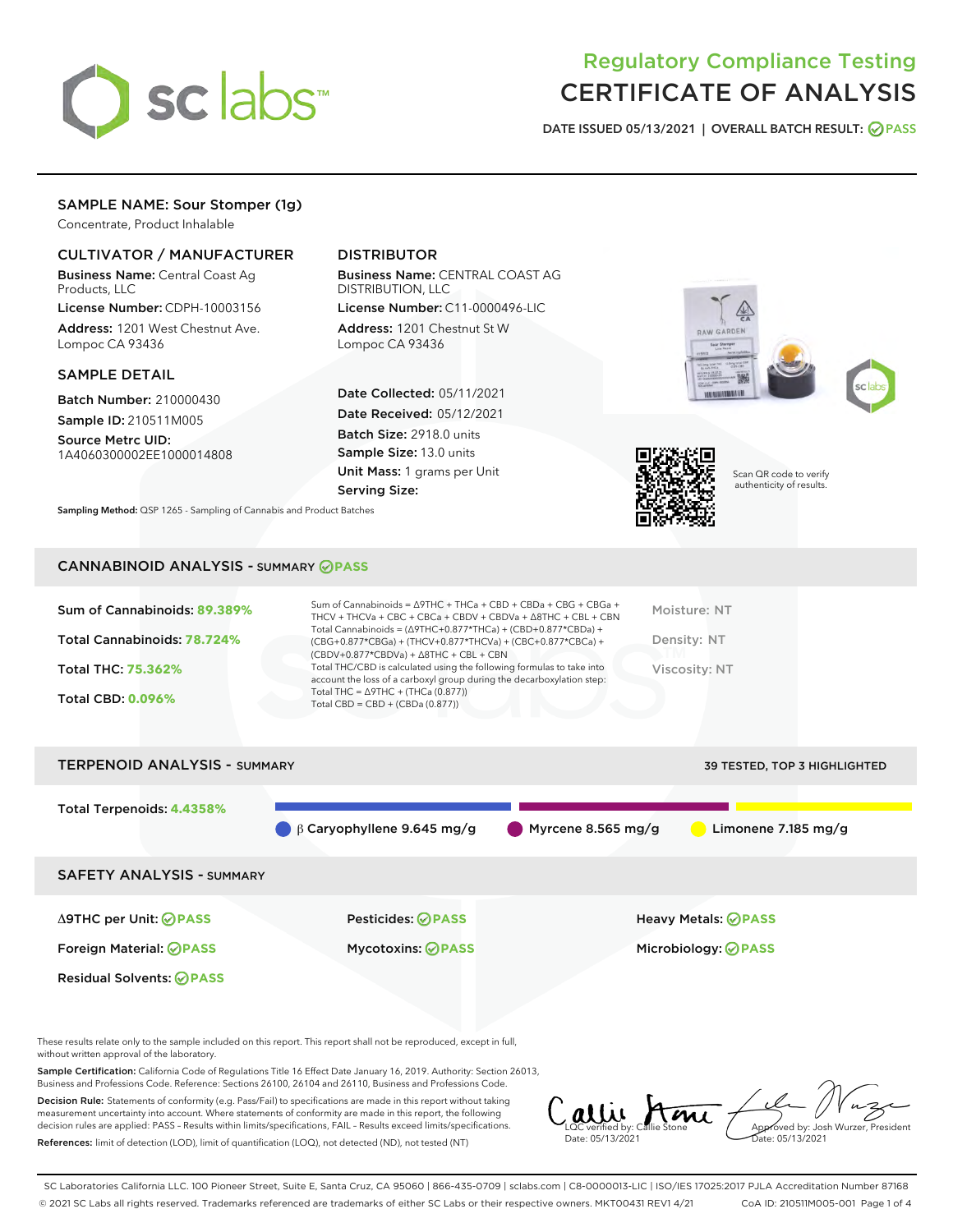



SOUR STOMPER (1G) | DATE ISSUED 05/13/2021 | OVERALL BATCH RESULT: @ PASS

## CANNABINOID TEST RESULTS - 05/12/2021 2 PASS

Tested by high-performance liquid chromatography with diode-array detection (HPLC-DAD). **Method:** QSP 1157 - Analysis of Cannabinoids by HPLC-DAD

#### TOTAL CANNABINOIDS: **78.724%** Total Cannabinoids (Total THC) + (Total CBD) +

(Total CBG) + (Total THCV) + (Total CBC) + (Total CBDV) + ∆8THC + CBL + CBN

TOTAL THC: **75.362%** Total THC (∆9THC+0.877\*THCa)

TOTAL CBD: **0.096%**

Total CBD (CBD+0.877\*CBDa)

TOTAL CBG: 2.37% Total CBG (CBG+0.877\*CBGa)

TOTAL THCV: 0.27% Total THCV (THCV+0.877\*THCVa)

TOTAL CBC: 0.626% Total CBC (CBC+0.877\*CBCa)

TOTAL CBDV: ND Total CBDV (CBDV+0.877\*CBDVa)

| <b>COMPOUND</b>  | LOD/LOQ<br>(mg/g)          | <b>MEASUREMENT</b><br><b>UNCERTAINTY</b><br>(mg/g) | <b>RESULT</b><br>(mg/g) | <b>RESULT</b><br>(%) |
|------------------|----------------------------|----------------------------------------------------|-------------------------|----------------------|
| <b>THCa</b>      | 0.05/0.14                  | ±21.363                                            | 831.23                  | 83.123               |
| <b>A9THC</b>     | 0.06 / 0.26                | ±0.847                                             | 24.63                   | 2.463                |
| <b>CBGa</b>      | 0.1/0.2                    | ±1.27                                              | 24.3                    | 2.43                 |
| <b>CBCa</b>      | 0.07/0.28                  | ±0.349                                             | 7.14                    | 0.714                |
| <b>THCVa</b>     | 0.07/0.20                  | ±0.147                                             | 3.08                    | 0.308                |
| <b>CBG</b>       | 0.06/0.19                  | ±0.095                                             | 2.42                    | 0.242                |
| <b>CBDa</b>      | 0.02/0.19                  | ±0.032                                             | 1.09                    | 0.109                |
| $\triangle$ 8THC | 0.1/0.4                    | N/A                                                | <b>ND</b>               | <b>ND</b>            |
| <b>THCV</b>      | 0.1/0.2                    | N/A                                                | <b>ND</b>               | <b>ND</b>            |
| <b>CBD</b>       | 0.07/0.29                  | N/A                                                | <b>ND</b>               | <b>ND</b>            |
| <b>CBDV</b>      | 0.04 / 0.15                | N/A                                                | <b>ND</b>               | <b>ND</b>            |
| <b>CBDVa</b>     | 0.03/0.53                  | N/A                                                | <b>ND</b>               | <b>ND</b>            |
| <b>CBL</b>       | 0.06 / 0.24                | N/A                                                | <b>ND</b>               | <b>ND</b>            |
| <b>CBN</b>       | 0.1/0.3                    | N/A                                                | <b>ND</b>               | <b>ND</b>            |
| <b>CBC</b>       | 0.2 / 0.5                  | N/A                                                | <b>ND</b>               | <b>ND</b>            |
|                  | <b>SUM OF CANNABINOIDS</b> |                                                    | 893.89 mg/g             | 89.389%              |

#### **UNIT MASS: 1 grams per Unit**

| ∆9THC per Unit                        | 1120 per-package limit     | 24.63 mg/unit<br><b>PASS</b> |
|---------------------------------------|----------------------------|------------------------------|
| <b>Total THC per Unit</b>             |                            | 753.62 mg/unit               |
| <b>CBD per Unit</b>                   |                            | <b>ND</b>                    |
| <b>Total CBD per Unit</b>             |                            | 0.96 mg/unit                 |
| Sum of Cannabinoids<br>per Unit       |                            | 893.89 mg/unit               |
| <b>Total Cannabinoids</b><br>per Unit |                            | 787.24 mg/unit               |
| <b>MOISTURE TEST RESULT</b>           | <b>DENSITY TEST RESULT</b> | <b>VISCOSITY TEST RESULT</b> |

Not Tested

**MOISTURE TEST RESULT**

Not Tested

Not Tested

|  | <b>TERPENOID TEST RESULTS - 05/13/2021</b> |
|--|--------------------------------------------|
|--|--------------------------------------------|

Terpene analysis utilizing gas chromatography-flame ionization detection (GC-FID). **Method:** QSP 1192 - Analysis of Terpenoids by GC-FID

| <b>COMPOUND</b>         | LOD/LOQ<br>(mg/g) | <b>MEASUREMENT</b><br><b>UNCERTAINTY</b><br>(mg/g) | <b>RESULT</b><br>(mg/g) | <b>RESULT</b><br>$(\%)$ |
|-------------------------|-------------------|----------------------------------------------------|-------------------------|-------------------------|
| $\beta$ Caryophyllene   | 0.004 / 0.012     | ±0.3434                                            | 9.645                   | 0.9645                  |
| <b>Myrcene</b>          | 0.008 / 0.025     | ±0.1105                                            | 8.565                   | 0.8565                  |
| Limonene                | 0.005 / 0.016     | ±0.1027                                            | 7.185                   | 0.7185                  |
| $\alpha$ Bisabolol      | 0.008 / 0.026     | ±0.1737                                            | 3.253                   | 0.3253                  |
| $\alpha$ Humulene       | 0.009 / 0.029     | ±0.0976                                            | 3.042                   | 0.3042                  |
| Linalool                | 0.009 / 0.032     | ±0.1026                                            | 2.701                   | 0.2701                  |
| Ocimene                 | 0.011 / 0.038     | ±0.0629                                            | 1.960                   | 0.1960                  |
| Terpinolene             | 0.008 / 0.026     | ±0.0252                                            | 1.231                   | 0.1231                  |
| Guaiol                  | 0.009 / 0.030     | ±0.0539                                            | 1.143                   | 0.1143                  |
| $\beta$ Pinene          | 0.004 / 0.014     | ±0.0111                                            | 0.964                   | 0.0964                  |
| Fenchol                 | 0.010 / 0.034     | ±0.0341                                            | 0.881                   | 0.0881                  |
| Terpineol               | 0.016 / 0.055     | ±0.0539                                            | 0.878                   | 0.0878                  |
| $\alpha$ Pinene         | 0.005 / 0.017     | ±0.0055                                            | 0.638                   | 0.0638                  |
| trans-ß-Farnesene       | 0.008 / 0.025     | ±0.0200                                            | 0.562                   | 0.0562                  |
| Caryophyllene<br>Oxide  | 0.010 / 0.033     | ±0.0212                                            | 0.461                   | 0.0461                  |
| Nerolidol               | 0.009 / 0.028     | ±0.0172                                            | 0.273                   | 0.0273                  |
| <b>Borneol</b>          | 0.005 / 0.016     | ±0.0095                                            | 0.227                   | 0.0227                  |
| Citronellol             | 0.003 / 0.010     | ±0.0082                                            | 0.168                   | 0.0168                  |
| Fenchone                | 0.009 / 0.028     | ±0.0033                                            | 0.113                   | 0.0113                  |
| Camphene                | 0.005 / 0.015     | ±0.0013                                            | 0.110                   | 0.0110                  |
| Valencene               | 0.009 / 0.030     | ±0.0057                                            | 0.083                   | 0.0083                  |
| $\alpha$ Cedrene        | 0.005 / 0.016     | ±0.0018                                            | 0.059                   | 0.0059                  |
| $\alpha$ Phellandrene   | 0.006 / 0.020     | ±0.0006                                            | 0.044                   | 0.0044                  |
| Sabinene Hydrate        | 0.006 / 0.022     | ±0.0014                                            | 0.037                   | 0.0037                  |
| 3 Carene                | 0.005 / 0.018     | ±0.0005                                            | 0.033                   | 0.0033                  |
| $\alpha$ Terpinene      | 0.005 / 0.017     | ±0.0005                                            | 0.033                   | 0.0033                  |
| $\gamma$ Terpinene      | 0.006 / 0.018     | ±0.0005                                            | 0.030                   | 0.0030                  |
| Nerol                   | 0.003 / 0.011     | ±0.0009                                            | 0.020                   | 0.0020                  |
| Geraniol                | 0.002 / 0.007     | ±0.0008                                            | 0.019                   | 0.0019                  |
| Sabinene                | 0.004 / 0.014     | N/A                                                | ND                      | ND                      |
| p-Cymene                | 0.005 / 0.016     | N/A                                                | ND                      | ND                      |
| Eucalyptol              | 0.006 / 0.018     | N/A                                                | ND                      | ND                      |
| (-)-Isopulegol          | 0.005 / 0.016     | N/A                                                | ND                      | <b>ND</b>               |
| Camphor                 | 0.006 / 0.019     | N/A                                                | ND                      | <b>ND</b>               |
| Isoborneol              | 0.004 / 0.012     | N/A                                                | ND                      | ND                      |
| Menthol                 | 0.008 / 0.025     | N/A                                                | ND                      | ND                      |
| R-(+)-Pulegone          | 0.003 / 0.011     | N/A                                                | ND                      | <b>ND</b>               |
| <b>Geranyl Acetate</b>  | 0.004 / 0.014     | N/A                                                | ND                      | ND                      |
| Cedrol                  | 0.008 / 0.027     | N/A                                                | <b>ND</b>               | ND                      |
| <b>TOTAL TERPENOIDS</b> |                   |                                                    | 44.358 mg/g             | 4.4358%                 |

SC Laboratories California LLC. 100 Pioneer Street, Suite E, Santa Cruz, CA 95060 | 866-435-0709 | sclabs.com | C8-0000013-LIC | ISO/IES 17025:2017 PJLA Accreditation Number 87168 © 2021 SC Labs all rights reserved. Trademarks referenced are trademarks of either SC Labs or their respective owners. MKT00431 REV1 4/21 CoA ID: 210511M005-001 Page 2 of 4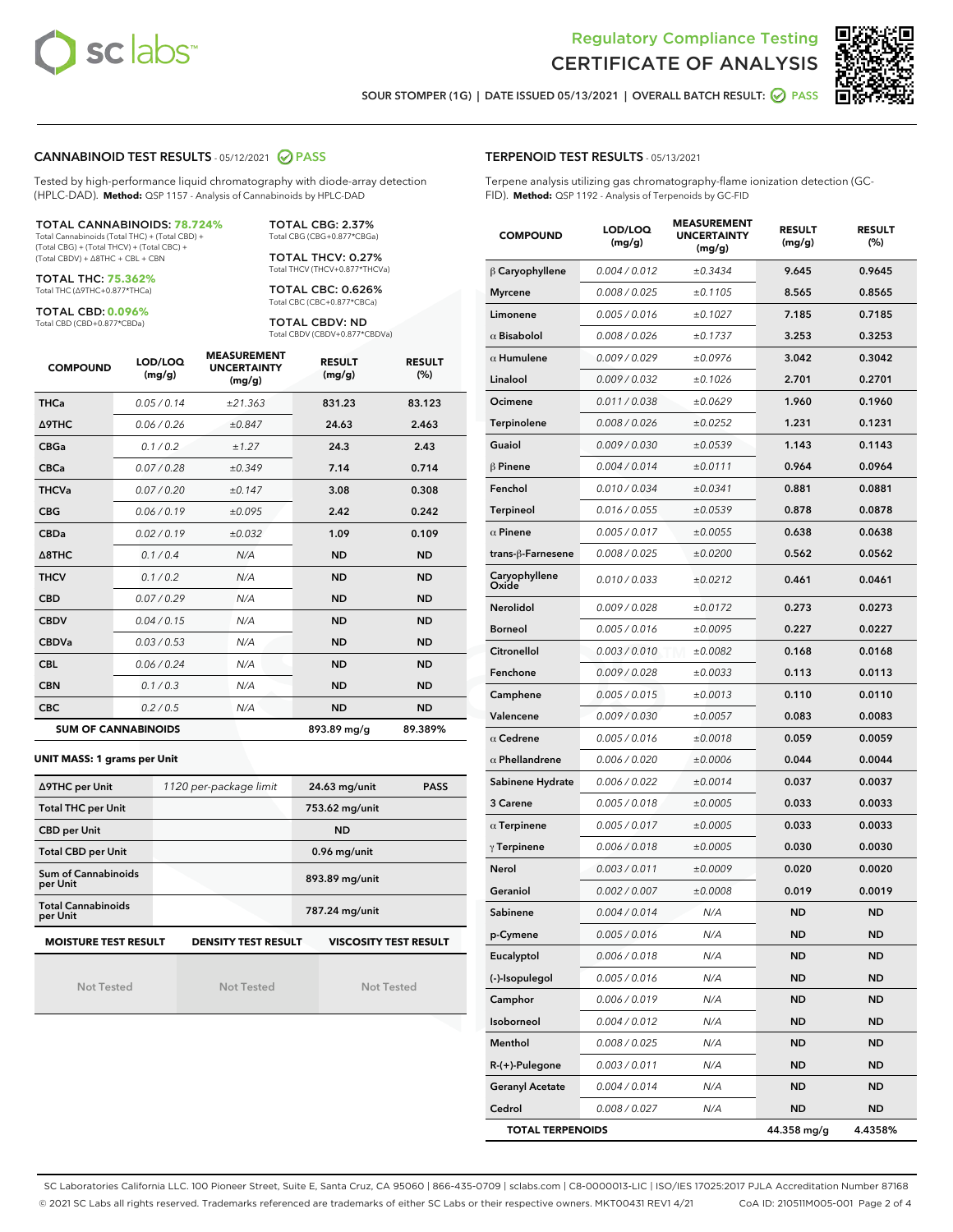



SOUR STOMPER (1G) | DATE ISSUED 05/13/2021 | OVERALL BATCH RESULT: @ PASS

## PESTICIDE TEST RESULTS - 05/13/2021 2 PASS

Pesticide and plant growth regulator analysis utilizing high-performance liquid chromatography-mass spectrometry (HPLC-MS) or gas chromatography-mass spectrometry (GC-MS). \*GC-MS utilized where indicated. **Method:** QSP 1212 - Analysis of Pesticides and Mycotoxins by LC-MS or QSP 1213 - Analysis of Pesticides by GC-MS

| <b>COMPOUND</b>             | LOD/LOQ<br>(µg/g) | <b>ACTION</b><br><b>LIMIT</b><br>$(\mu g/g)$ | <b>MEASUREMENT</b><br><b>UNCERTAINTY</b><br>$(\mu g/g)$ | <b>RESULT</b><br>(µg/g) | <b>RESULT</b> |
|-----------------------------|-------------------|----------------------------------------------|---------------------------------------------------------|-------------------------|---------------|
| <b>Abamectin</b>            | 0.03 / 0.10       | 0.1                                          | N/A                                                     | <b>ND</b>               | <b>PASS</b>   |
| Acephate                    | 0.02 / 0.07       | 0.1                                          | N/A                                                     | <b>ND</b>               | <b>PASS</b>   |
| Acequinocyl                 | 0.02 / 0.07       | 0.1                                          | N/A                                                     | ND                      | <b>PASS</b>   |
| Acetamiprid                 | 0.02 / 0.05       | 0.1                                          | N/A                                                     | <b>ND</b>               | <b>PASS</b>   |
| Aldicarb                    | 0.03 / 0.08       | $\geq$ LOD                                   | N/A                                                     | <b>ND</b>               | <b>PASS</b>   |
| Azoxystrobin                | 0.02 / 0.07       | 0.1                                          | N/A                                                     | ND                      | <b>PASS</b>   |
| <b>Bifenazate</b>           | 0.01 / 0.04       | 0.1                                          | N/A                                                     | <b>ND</b>               | <b>PASS</b>   |
| <b>Bifenthrin</b>           | 0.02 / 0.05       | 3                                            | N/A                                                     | <b>ND</b>               | <b>PASS</b>   |
| <b>Boscalid</b>             | 0.03/0.09         | 0.1                                          | N/A                                                     | ND                      | <b>PASS</b>   |
| Captan                      | 0.19/0.57         | 0.7                                          | N/A                                                     | <b>ND</b>               | <b>PASS</b>   |
| Carbaryl                    | 0.02 / 0.06       | 0.5                                          | N/A                                                     | <b>ND</b>               | <b>PASS</b>   |
| Carbofuran                  | 0.02 / 0.05       | ≥ LOD                                        | N/A                                                     | ND                      | PASS          |
| Chlorantranilip-<br>role    | 0.04 / 0.12       | 10                                           | N/A                                                     | <b>ND</b>               | <b>PASS</b>   |
| Chlordane*                  | 0.03 / 0.08       | $\geq$ LOD                                   | N/A                                                     | <b>ND</b>               | <b>PASS</b>   |
| Chlorfenapyr*               | 0.03 / 0.10       | $\geq$ LOD                                   | N/A                                                     | <b>ND</b>               | <b>PASS</b>   |
| Chlorpyrifos                | 0.02 / 0.06       | $\geq$ LOD                                   | N/A                                                     | <b>ND</b>               | <b>PASS</b>   |
| Clofentezine                | 0.03/0.09         | 0.1                                          | N/A                                                     | <b>ND</b>               | <b>PASS</b>   |
| Coumaphos                   | 0.02 / 0.07       | $\geq$ LOD                                   | N/A                                                     | <b>ND</b>               | <b>PASS</b>   |
| Cyfluthrin                  | 0.12 / 0.38       | $\overline{c}$                               | N/A                                                     | <b>ND</b>               | <b>PASS</b>   |
| Cypermethrin                | 0.11 / 0.32       | 1                                            | N/A                                                     | <b>ND</b>               | <b>PASS</b>   |
| Daminozide                  | 0.02 / 0.07       | $\geq$ LOD                                   | N/A                                                     | <b>ND</b>               | <b>PASS</b>   |
| <b>DDVP</b><br>(Dichlorvos) | 0.03 / 0.09       | $\geq$ LOD                                   | N/A                                                     | <b>ND</b>               | <b>PASS</b>   |
| <b>Diazinon</b>             | 0.02 / 0.05       | 0.1                                          | N/A                                                     | <b>ND</b>               | <b>PASS</b>   |
| Dimethoate                  | 0.03 / 0.08       | $\geq$ LOD                                   | N/A                                                     | <b>ND</b>               | <b>PASS</b>   |
| Dimethomorph                | 0.03 / 0.09       | 2                                            | N/A                                                     | <b>ND</b>               | <b>PASS</b>   |
| Ethoprop(hos)               | 0.03 / 0.10       | $\ge$ LOD                                    | N/A                                                     | <b>ND</b>               | <b>PASS</b>   |
| Etofenprox                  | 0.02 / 0.06       | $\ge$ LOD                                    | N/A                                                     | <b>ND</b>               | <b>PASS</b>   |
| Etoxazole                   | 0.02 / 0.06       | 0.1                                          | N/A                                                     | <b>ND</b>               | <b>PASS</b>   |
| Fenhexamid                  | 0.03 / 0.09       | 0.1                                          | N/A                                                     | ND                      | <b>PASS</b>   |
| Fenoxycarb                  | 0.03 / 0.08       | ≥ LOD                                        | N/A                                                     | ND                      | <b>PASS</b>   |
| Fenpyroximate               | 0.02 / 0.06       | 0.1                                          | N/A                                                     | <b>ND</b>               | <b>PASS</b>   |
| Fipronil                    | 0.03 / 0.08       | $\ge$ LOD                                    | N/A                                                     | <b>ND</b>               | <b>PASS</b>   |
| Flonicamid                  | 0.03 / 0.10       | 0.1                                          | N/A                                                     | <b>ND</b>               | <b>PASS</b>   |
| Fludioxonil                 | 0.03 / 0.10       | 0.1                                          | N/A                                                     | <b>ND</b>               | <b>PASS</b>   |
| Hexythiazox                 | 0.02 / 0.07       | 0.1                                          | N/A                                                     | <b>ND</b>               | <b>PASS</b>   |
| Imazalil                    | 0.02 / 0.06       | $\geq$ LOD                                   | N/A                                                     | <b>ND</b>               | <b>PASS</b>   |
| Imidacloprid                | 0.04 / 0.11       | 5                                            | N/A                                                     | <b>ND</b>               | <b>PASS</b>   |
| Kresoxim-methyl             | 0.02 / 0.07       | 0.1                                          | N/A                                                     | <b>ND</b>               | <b>PASS</b>   |

## PESTICIDE TEST RESULTS - 05/13/2021 continued

| <b>COMPOUND</b>               | LOD/LOQ<br>$(\mu g/g)$ | <b>ACTION</b><br><b>LIMIT</b><br>$(\mu g/g)$ | <b>MEASUREMENT</b><br><b>UNCERTAINTY</b><br>$(\mu g/g)$ | <b>RESULT</b><br>(µg/g) | <b>RESULT</b> |
|-------------------------------|------------------------|----------------------------------------------|---------------------------------------------------------|-------------------------|---------------|
| <b>Malathion</b>              | 0.03 / 0.09            | 0.5                                          | N/A                                                     | <b>ND</b>               | <b>PASS</b>   |
| Metalaxyl                     | 0.02 / 0.07            | 2                                            | N/A                                                     | <b>ND</b>               | <b>PASS</b>   |
| <b>Methiocarb</b>             | 0.02 / 0.07            | $\geq$ LOD                                   | N/A                                                     | <b>ND</b>               | <b>PASS</b>   |
| Methomyl                      | 0.03 / 0.10            | $\mathbf{1}$                                 | N/A                                                     | ND                      | <b>PASS</b>   |
| Methyl<br>parathion           | 0.03/0.10              | $\geq$ LOD                                   | N/A                                                     | <b>ND</b>               | <b>PASS</b>   |
| <b>Mevinphos</b>              | 0.03 / 0.09            | $\geq$ LOD                                   | N/A                                                     | <b>ND</b>               | <b>PASS</b>   |
| Myclobutanil                  | 0.03 / 0.09            | 0.1                                          | N/A                                                     | <b>ND</b>               | <b>PASS</b>   |
| Naled                         | 0.02 / 0.07            | 0.1                                          | N/A                                                     | <b>ND</b>               | <b>PASS</b>   |
| Oxamyl                        | 0.04 / 0.11            | 0.5                                          | N/A                                                     | <b>ND</b>               | <b>PASS</b>   |
| Paclobutrazol                 | 0.02 / 0.05            | ≥ LOD                                        | N/A                                                     | <b>ND</b>               | PASS          |
| Pentachloronitro-<br>benzene* | 0.03 / 0.09            | 0.1                                          | N/A                                                     | ND                      | <b>PASS</b>   |
| Permethrin                    | 0.04/0.12              | 0.5                                          | N/A                                                     | <b>ND</b>               | <b>PASS</b>   |
| Phosmet                       | 0.03 / 0.10            | 0.1                                          | N/A                                                     | <b>ND</b>               | <b>PASS</b>   |
| Piperonylbu-<br>toxide        | 0.02 / 0.07            | 3                                            | N/A                                                     | <b>ND</b>               | <b>PASS</b>   |
| Prallethrin                   | 0.03 / 0.08            | 0.1                                          | N/A                                                     | <b>ND</b>               | <b>PASS</b>   |
| Propiconazole                 | 0.02 / 0.07            | 0.1                                          | N/A                                                     | <b>ND</b>               | <b>PASS</b>   |
| Propoxur                      | 0.03 / 0.09            | $\geq$ LOD                                   | N/A                                                     | <b>ND</b>               | <b>PASS</b>   |
| Pyrethrins                    | 0.04/0.12              | 0.5                                          | N/A                                                     | <b>ND</b>               | <b>PASS</b>   |
| Pyridaben                     | 0.02 / 0.07            | 0.1                                          | N/A                                                     | <b>ND</b>               | <b>PASS</b>   |
| Spinetoram                    | 0.02 / 0.07            | 0.1                                          | N/A                                                     | ND                      | <b>PASS</b>   |
| Spinosad                      | 0.02 / 0.07            | 0.1                                          | N/A                                                     | <b>ND</b>               | <b>PASS</b>   |
| Spiromesifen                  | 0.02 / 0.05            | 0.1                                          | N/A                                                     | <b>ND</b>               | <b>PASS</b>   |
| Spirotetramat                 | 0.02 / 0.06            | 0.1                                          | N/A                                                     | <b>ND</b>               | <b>PASS</b>   |
| Spiroxamine                   | 0.03 / 0.08            | $\geq$ LOD                                   | N/A                                                     | <b>ND</b>               | <b>PASS</b>   |
| Tebuconazole                  | 0.02 / 0.07            | 0.1                                          | N/A                                                     | <b>ND</b>               | <b>PASS</b>   |
| Thiacloprid                   | 0.03 / 0.10            | $\geq$ LOD                                   | N/A                                                     | <b>ND</b>               | <b>PASS</b>   |
| Thiamethoxam                  | 0.03 / 0.10            | 5                                            | N/A                                                     | <b>ND</b>               | <b>PASS</b>   |
| Trifloxystrobin               | 0.03 / 0.08            | 0.1                                          | N/A                                                     | <b>ND</b>               | <b>PASS</b>   |

SC Laboratories California LLC. 100 Pioneer Street, Suite E, Santa Cruz, CA 95060 | 866-435-0709 | sclabs.com | C8-0000013-LIC | ISO/IES 17025:2017 PJLA Accreditation Number 87168 © 2021 SC Labs all rights reserved. Trademarks referenced are trademarks of either SC Labs or their respective owners. MKT00431 REV1 4/21 CoA ID: 210511M005-001 Page 3 of 4